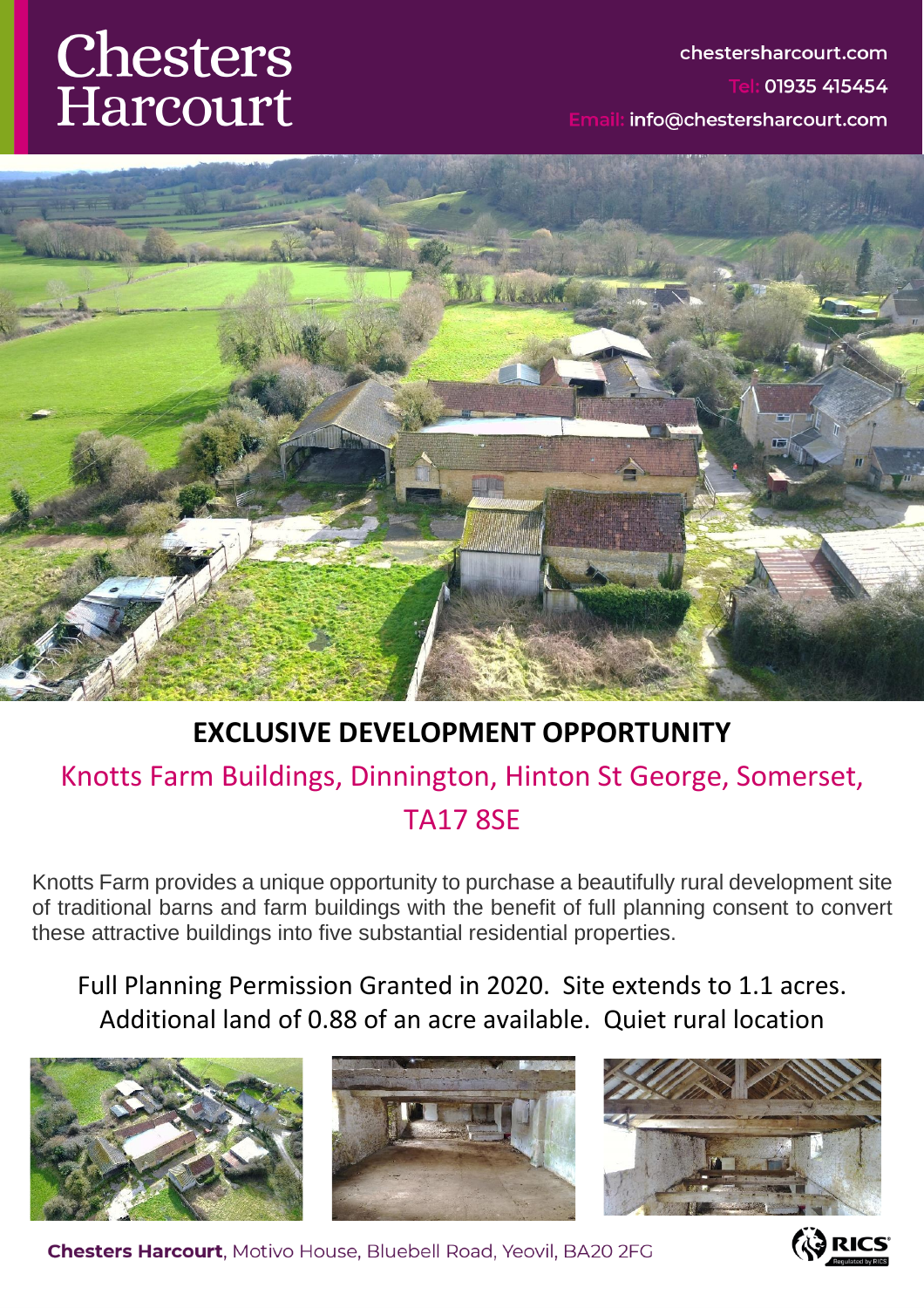## Chesters Harcourt

#### **THE SITE**

The sensitive plans to convert these historic farm buildings provide a developer with the rare opportunity to build five high quality, character residential properties in an unspoilt rural, yet easily accessible location in South Somerset.

The existing planning consent gives permission to convert three of the barns to form two 2 bedroom, two 3 bedroom and one 4 bedroom property, set in a site of approximately 1.1 acres with further land available by separate negotiation.

Constructed of local hamstone with brick reveals, traditional clay tiled roofs and majestic roof timbers, these buildings lend themselves to conversion into highly desirable, high quality, characterful, village properties.

#### **LOCATION**

Knotts Farm is situated in the charming rural village of Dinnington, amidst stunning rolling countryside.

This tiny village has a population of just 65 (according to the 2011 Census) and yet boasts a historic village church (established in 1207) and an excellent, rare and unspoilt village pub. It is also famed for being the site of a "Time Team" archaeological evaluation uncovering a significant Roman Villa nearby.

The larger and picturesque village of Hinton St George (just c.1.4 miles distant) offers a further excellent range of local facilities including a community run shop and Post Office, a highly acclaimed pub and village tea rooms. Many pretty local villages nearby offer a myriad of local produce, charming pubs and stunning footpaths and bridleways.

Situated equidistantly between the market towns of Ilminster and Crewkerne (each just c.3 mils distant); Crewkerne provides the luxury of a local Waitrose store and main line rail access direct to London Waterloo. Access to the A303 is just c.3 miles distant and the county town of Taunton and access to the M5 is just c.15 miles away.

#### **GUIDE PRICE**

**£660,000**

#### **PLANNING PERMISSION**

South Somerset District Council, on 23 July 2020, granted part demolition and development of traditional farm buildings into 5 residential dwellings (3) (application number : 20/01430/FUL), All matters are reserved and the permission is subject to conditions.

South Somerset District Council, Brympton Way, Yeovil, Somerset, BA20 2HT 01935 462462

#### **IMPORTANT NOTE:**

In light of a court judgement (Dutch N) Natural England have advised SSDC to take measures to protect the Somerset Levels and Moors when determining planning submissions. SSDC have advised that it is currently unable to determine some planning applications until the phosphate levels has been addressed. This is likely to adversely affect the number of planning applications approved in the foreseeable future.

#### **TENURE**

The land is of freehold tenure and full vacant possession will be given upon completion.

#### **WAYLEAVES, EASEMENTS AND RIGHTS OF WAY**

The property is sold subject to any Rights of Way, Wayleaves Rights or Easements which exist at the time of sale whether they are mentioned in these particulars or not. A right of way is to be maintained for access and one parking space in favour of Flat 1, Knotts Farmhouse.

#### **OVERAGE**

It is anticipated that the development will be sold subject to an "uplift clause" to the effect that any additional planning consents, beyond the current consent, will give rise to an overage payment at 30% of any uplift in value, to be applied for a term of 25 years.

#### **SERVICES**

The land benefits from mains water and electricity and the planning consent is subject to installation of a private drainage system to serve the development.

#### **CONTACT**

For further information contact the sole joint agents:

Chesters Harcourt Tel: 01935 415454 E-mail: **[david.foot@chestersharcourt.com](mailto:david.foot@chestersharcourt.com)**

Or

Humberts Tel: 01935 477277 E-mail: **[yeovil@humberts.com](mailto:yeovil@humberts.com)**